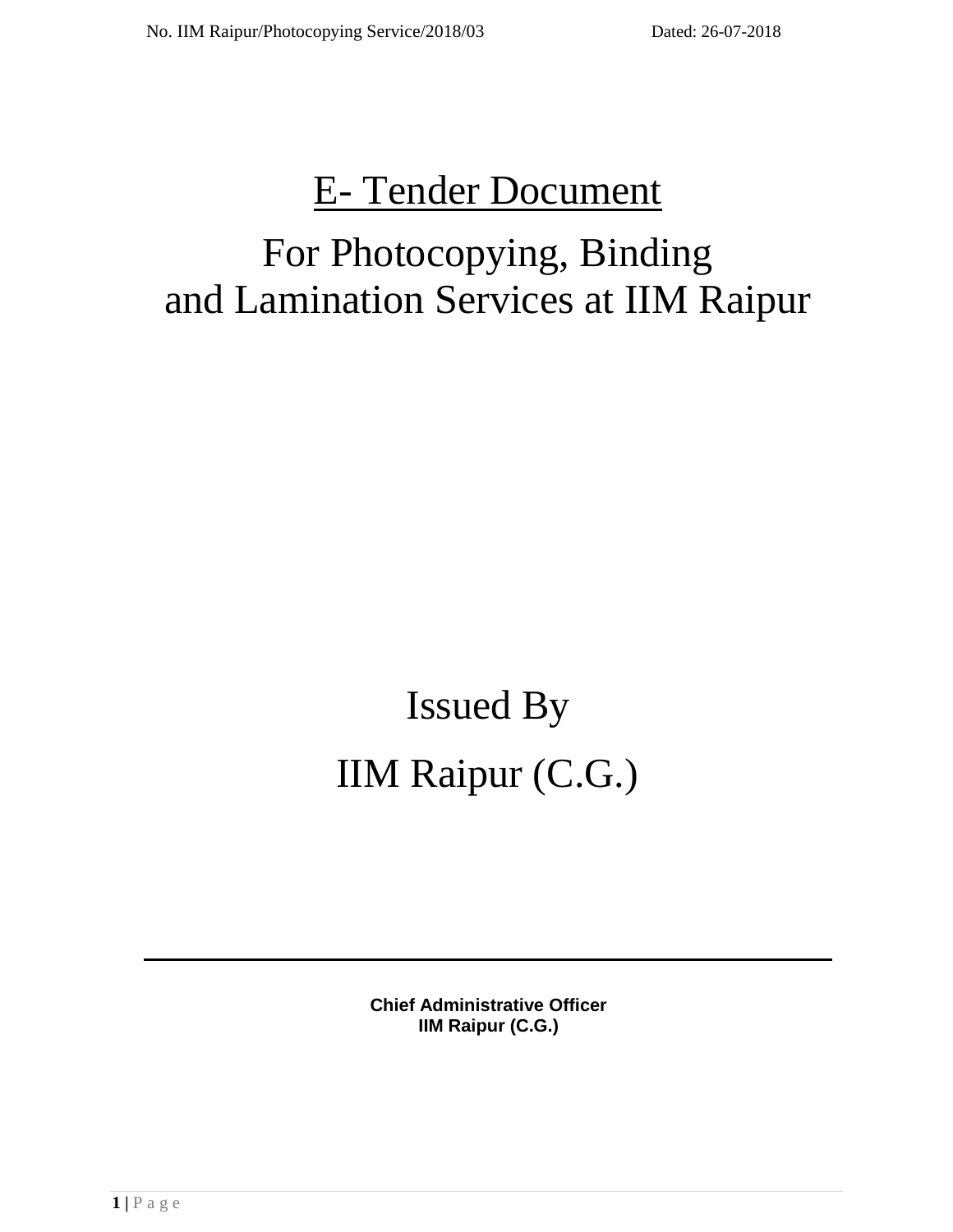Indian Institute of Management, Raipur invites online Bids for Photocopying, Binding and Lamination services to IIM Raipur. Tender forms can be downloaded-from the CPP Portal [http://eprocure.gov.in](http://eprocure.gov.in/) and Institute website [http://www.iimraipur.ac.in.](http://www.iimraipur.ac.in/)

The bidders are requested to read the tender document carefully and ensure compliance with all specifications/instructions herein. Non-compliance with specifications/instructions in this document may disqualify the bidders from the tender exercise. The Director, IIM Raipur reserves the right to select the service provider or to reject any bid wholly or partly without assigning any reason. Incomplete tenders, amendments and additions to tender after opening or late tenders are liable to be ignored and rejected.

# **BIDDER'S ELIGIBILITY CRITERIA:**

- 1. **Experience:** The bidder must have at least one similar experience in Govt./State Govt./Govt. Autonomous Institute. (PO/WO/Agreement/Experience Certificate as of proof of above should an essential enclosure in the technical bid).
- 2. **SHOP**: The bidder must have registered shop at C.G State **-**Copy of Registration of Shop and Establishment must be submitted with the technical bid.
- 3. **GST and PAN:** The bidder must have valid PAN & GST registration number (Scan copy of both should an essential enclosure in the technical bid).
- 4. **Annual Turnover:** Annual Turnover of the firm should be Rs.25 lacs or more during last 3 financial years i.e FY 2015-16,2016-17,2017-18 (CA Certified turnover certificate should an essential enclosure in the technical bid).
- 5. The bidder should not have been blacklisted by any Govt., Semi‐Govt. Deptt., or any other organization. *An affidavit in original (on non-judicial stamp paper duly notarized) to this effect shall be given by the firm along with the Tender Fee & EMD.*

#### **Special Note to bidder:**

IIM Raipur will be shifting its permanent campus near Pota and Cheria village, Naya Raipur in Aug/Sep'2018.Therefore, the bidders in their own interest at their cost are advised to visit, inspect and examine the existing and new site and its surroundings and satisfy themselves before submitting their bid.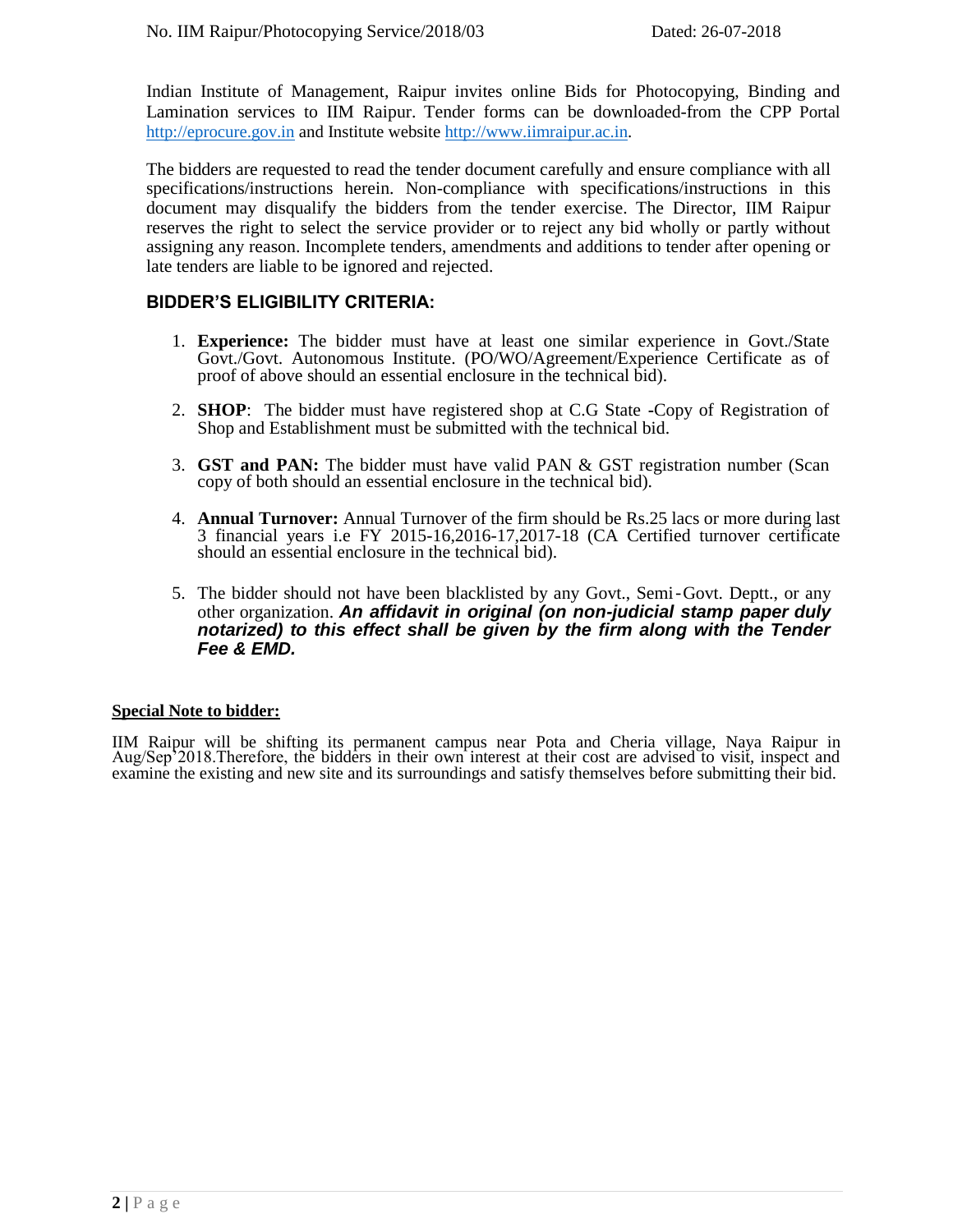# **INSTRUCTION TO BIDDER:**

- 1. There are various search options built in the CPP Portal, to facilitate bidders to search active tenders by several parameters. These parameters could include Tender ID, organization name, location, date, value, etc. There is also an option of advanced search for tenders, wherein the bidders may combine a number of search parameters such as organization name, form of contract, location, date, other keywords etc. to search for a tender publishing on the CPP Portal.
- 2. Bidder should take into account any corrigendum published on the tender document before submitting their bids.
- 3. Please go through the tender advertisement and the tender document carefully to understand the documents required to be submitted as part of the bid. Please note the number of covers in which the bid documents have to be submitted, the number of documents – including the names and content of each of the document that need to be submitted. Any deviations from these may lead to rejection of the bid.
- 4. The tenders will be received online through portal http://eprocure.gov.in/eprocure/app. In the Technical Bids, the bidders are required to upload all the documents in .pdf format. All quotation **(both Technical and Financial should be submitted in the Eprocurement portal).**
- 5. Possession of a Valid Class II/III Digital Signature Certificate (DSC) in the form of smart card/e-token in the company's name is a prerequisite for registration and participating in the bid submission activities through **http://eprocure.gov.in/eprocure/app**. Digital Signature Certificates can be obtained from the authorized certifying agencies, details of which are available in the web site **https://eprocure.gov.in/eprocure/app** under the link "Information about DSC".

# **INSTRUCTION FOR PREPARATION & SUBMISSION OF BIDS:**

- 1. Technical & Financial Bids should be submitted in PDF format.
- 2. In case of Financial bids, a standard BOQ format has been provided in PDF format. Bidders are required to download the BoQ PDF file and fill their financial offer on the same BOQ format. After filling the same, submit it online in PDF format, without changing the financial template format. If the BoQ format file is found to be modified by the bidder, the bid will be rejected.
- 3. Bidder, in advance, should get ready the bid documents to be submitted as indicated in the tender document/schedule and generally, they can be in PDF formats. Bid documents may be scanned with 100 dpi with black and white option.
- 4. The bidder has to digitally sign and upload the required bid documents one by one as indicated in the tender document.
- 5. The uploaded tender documents become readable only after the tender opening by the authorized bid openers.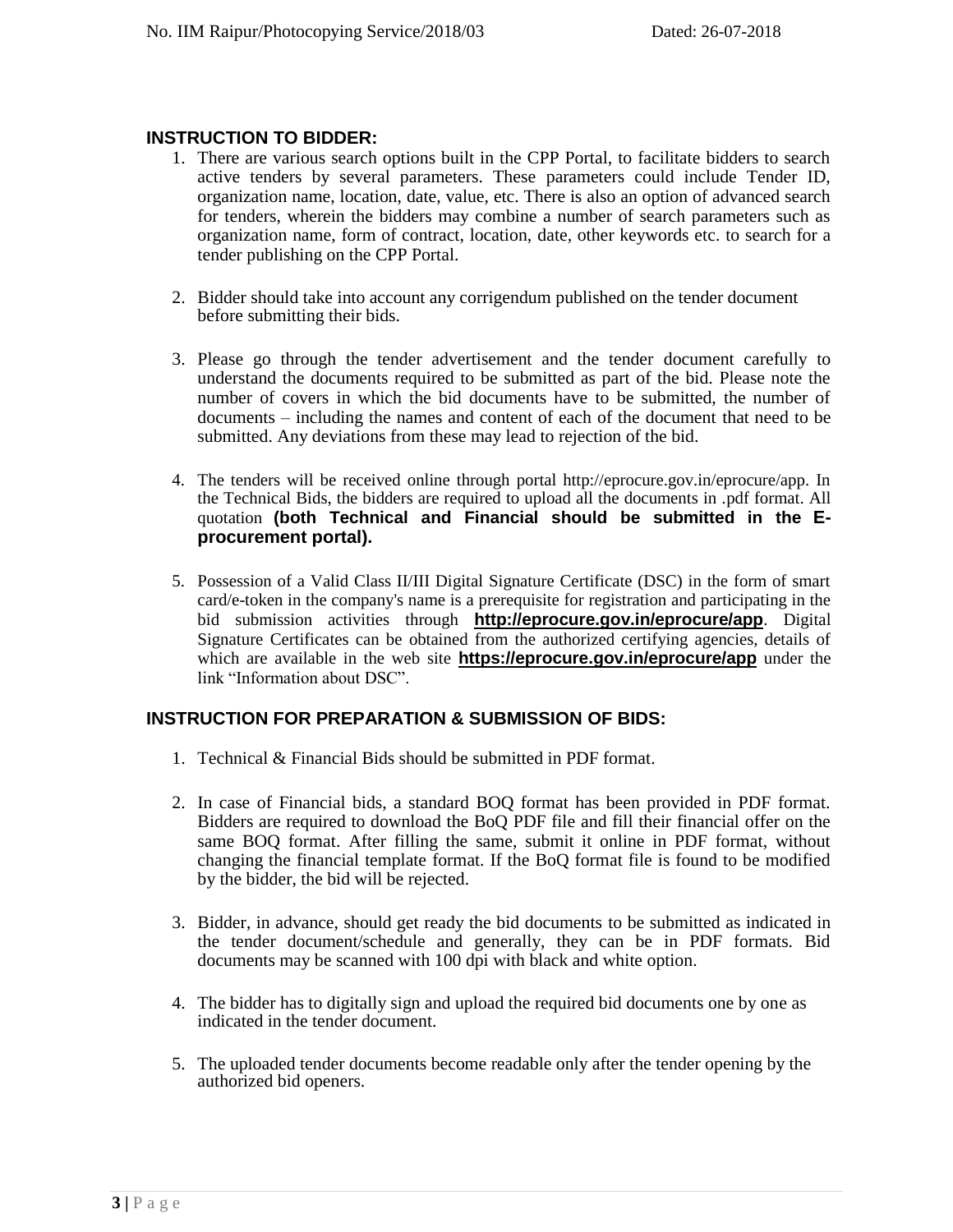- 6. Kindly add scanned PDF of all relevant documents in a single PDF file or Zip file.
- 7. Bidder should log into the site well in advance for bid submission so that he/she upload the bid in time i.e. on or before the bid submission time. Bidder will be responsible for any delay due to other issues.
- 8. Upon the successful and timely submission of bids, the portal will give a successful bid submission message & a bid summary will be displayed with the bid no. and the date & time of submission of the bid with all other relevant details.
- 9. The technical and financial bids should be submitted online through portal **http://eprocure.gov.in/eprocure/app** in original. The financial bid should include the cost of main equipment/item and its accessories. If there is any separate cost for installation etc. that should be quoted separately.
- 10. Each bidder should be marked with the following reference on the top bids submitted online: "IIM Raipur/Photocopying Service/2018/03, dated **26 th July 2018**"
- 11. **Tender Cost:** The bidder should submit a demand draft of **Rs. 1000/-(Rupees One Thousand only)** towards non-refundable **tender fee, drawn in favor of "Indian Institute of Management, Raipur"** payable at Raipur in a sealed envelope superscribed as **"Tender fee & Tender No. "No. IIM Raipur/Photocopying**  Service/2018/03, dated 26<sup>th</sup> July, 2018" on or before last date & time of submission of bids. In the absence of tender cost, the tender will not be accepted.
- 12. Bidder should furnish an EMD of an amount of **Rs 65,000/- (Rs. Sixty Five Thousand Only)** in the shape of DD from a scheduled bank in India drawn in favour of **"Indian Institute of Management Raipur" payable at Raipur.** This EMD should be submitted in sealed envelop super-scribed as EMD & Tender No. **"No. IIM Raipur/Photocopying Service/2018/03**, **dated 26th July, 2018".** The bidders should enclose a pre-receipted bill for the EMD to enable us to return the EMD of unsuccessful bidders. **Failure to deposit Earnest Money will lead to rejection of tender.** In the event of the awardee bidder backing out, EMD of that bidder will be forfeited. **EMD of successful bidder will be adjusted against Security Deposit and will remain with the Institute. It will be refunded only after two months of expiry of contract duration. No interest will be paid on this EMD.**
- 13. The earnest money of unsuccessful bidders will be returned to them without any interest within 15 working days after awarding the contract.
	- ❖ Note: Both (Tender fee & EMD) envelops should be placed in another sealed envelope and addressed to: **The CAO Indian Institute of Management Raipur (IIM Raipur), GEC Campus, Sejbahar, Raipur(C.G.)-492015, India**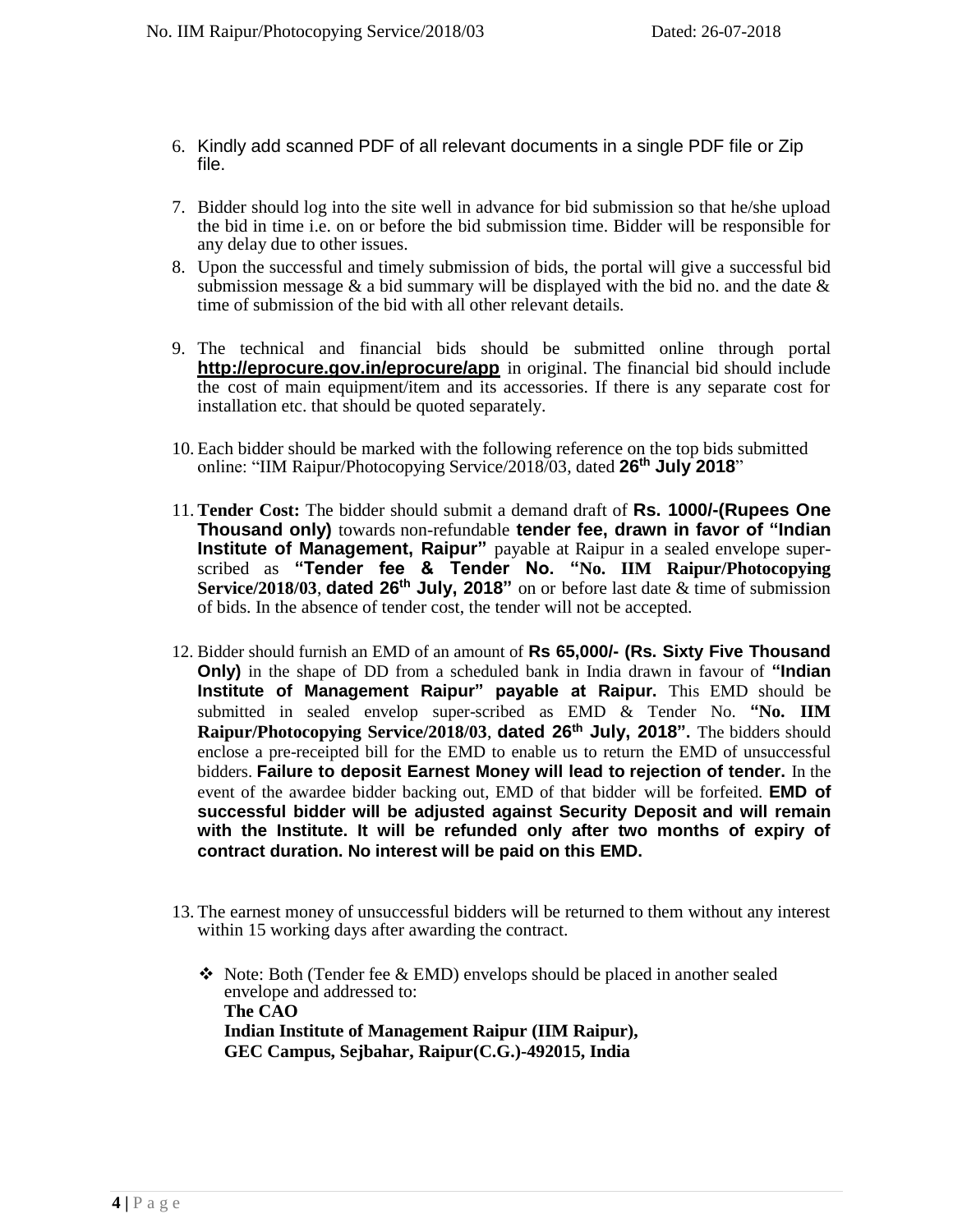This envelop having tender fee & EMD should reach on or before last date & time of opening of technical bid.

# **TENDER FEE AND EMD EXEMPTION:**

The Institute may accept bids without Tender Fee and EMD from those bidders who are registered with the MSME / National Small Industries Corporation (NSIC). Certificate must be enclosed with technical bid for Tender Fee and EMD Exemption.

# **E-TENDER NOTICE**

E-Tenders are invited through electronic tendering system under two-bid system **http://eprocure.gov.in/eprocure/app** from highly reputed, well established & professional Photocopying Services provider with providing manpower according to terms and conditions given in the tender form :-

| <b>Name of Service</b>                                                                             | <b>Estimated</b><br>Cost<br>(In Rs.) | Tender/<br><b>Processing</b><br>Fee | <b>EMD</b>   | <b>Security</b><br><b>Deposit</b> | <b>Registration</b><br><b>Fees</b> |  |  |  |  |
|----------------------------------------------------------------------------------------------------|--------------------------------------|-------------------------------------|--------------|-----------------------------------|------------------------------------|--|--|--|--|
| Photocopying, Binding<br>and Lamination<br>Services including<br>Photocopy Machine<br>and Manpower | 13 Lakh                              | R <sub>s</sub> 1000                 | 0.65<br>Lakh | 5 % of<br>estimated<br>cost       | Ni1                                |  |  |  |  |
| Last date & Time of submission of Online bids: $15.08.2018 \& 03:00 \text{ PM}$                    |                                      |                                     |              |                                   |                                    |  |  |  |  |
| Date & Time of Opening of Online Technical bids: 16.08.2018 @ 03:00 PM                             |                                      |                                     |              |                                   |                                    |  |  |  |  |
| Date & Time of Opening of Online Financial bids: 21.08.2018 @ 03:00 PM                             |                                      |                                     |              |                                   |                                    |  |  |  |  |

**The Agency/Contractor has to submit online bids through eprocurement portal** *http://eprocure.gov.in/eprocure/app.***viz. Technical bid (Cover 1) & Financial bid (Cover 2).**

The technical bid must be accompanied with the following documents:-

### **TECHNICAL BID, UPLOAD THE FOLLOWING DOCUMENTS IN THE TECHNICAL BID :-**

- a) Scanned copy of **Demand Draft** for Tender Fee / Processing Fees.
- b) Scanned copy of **Demand Draft** for EMD.
- c) Scanned copy of **NSIC/MSME** Certificate on account of Tender Fees and EMD.
- d) Bidder's General Information **Annexure-1**along with the documentary proof.
- e) Bidder's Eligibility Criteria **Annexure-2** along with the documentary proof.
- f) No Deviation Confirmation as per **Annexure-3.**
- g) Declaration on the Company letter head stating acceptance of the terms and Conditions mentioned in the tender documents.
- h) Additional documents, if any.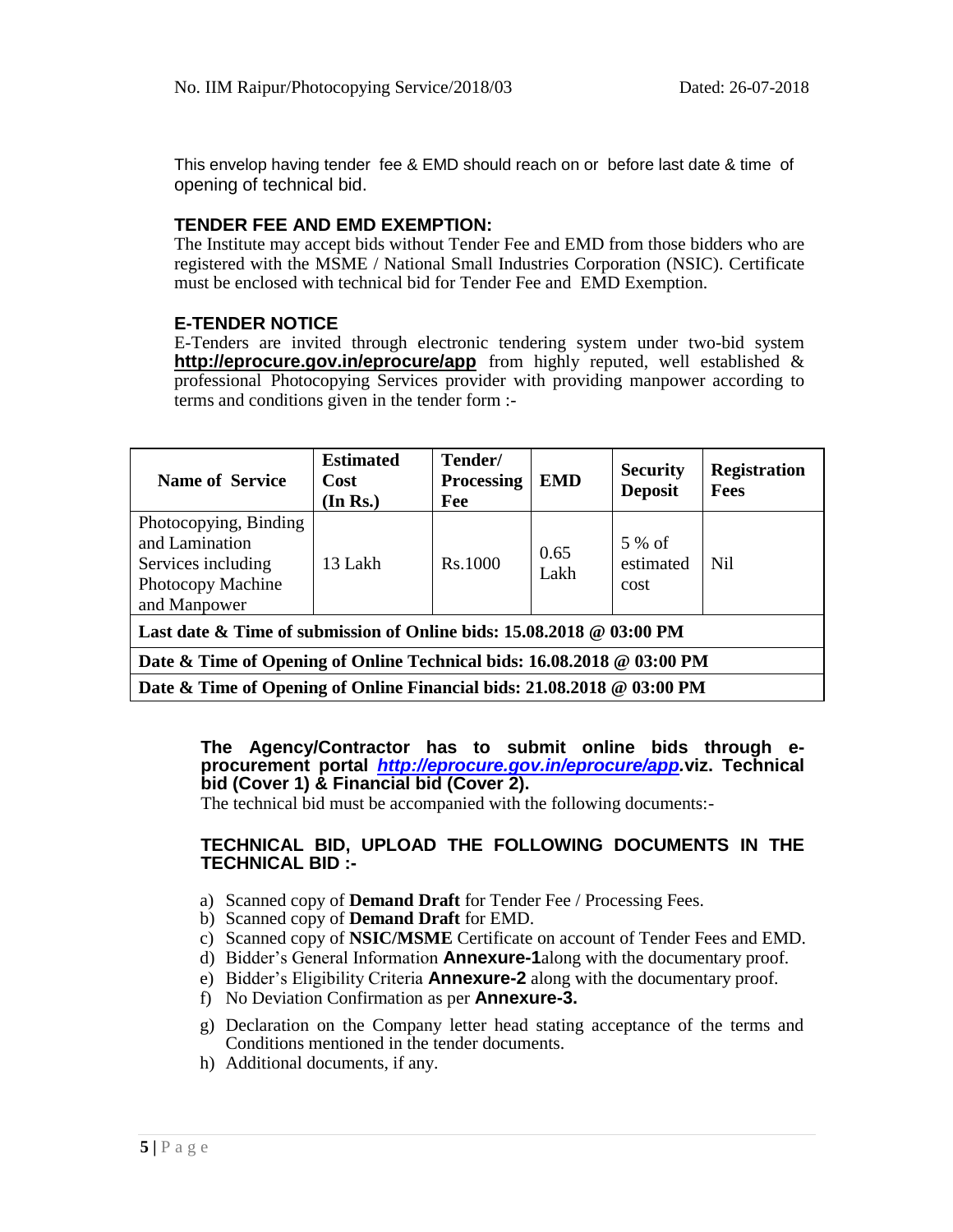# i) (COVER 2) FINANCIAL / PRICE BID

Financial offer should be submitted online as per the format. **Annexure – 4.**

# **SELECTION CRITERIA**

- I **Technical bid (Cover 1):** Technical bid submitted online will be opened as per schedule in the Board Room, IIM Raipur in the presence of tender opening committee (Bid openers). The bidders or their authorized representatives may also be present during the opening of the Technical Bid, if they desire so, at their own expenses. The documents submitted in the technical bid will be evaluated by the Committee. The bidders do not meet the eligibility criteria will not be considered for further evaluation.
- II. **Financial bid (Cover 2):** As per BOQ or Price Bid of CPP. **(Incomplete bid shall be directly rejected).**

# **INSTRUCTIONS TO BIDDER**

- 1. Technical bid and financial/price bid will be submitted concurrently, duly digitally signed in the website portal **www.eprocure.gov.in/cppp**. The tender document may be downloaded from website & submission of technical bid */* financial bid as per Tender time schedule.
- 2. Tenders are to be submitted online through the website stated above. All the documents uploaded by the Tender Inviting Authority form an integral part of contract Agency/Contractors they are required to upload all the tender documents along with other documents, as asked for in the tender, through the above website within stipulated date and time as given in the Tender Notice
- 3. The Agency/Contractor shall carefully go through the documents and prepare the required documents, and upload the scanned documents in Portable Document Format (PDF) to the portal in the designated location of Technical Bid. The bidder needs to fill up the % age rates, downloaded for the financial Bid in the designated cell and upload the same in designated location of financial bid.
- 4. The documents uploaded must be virus scanned and digitally signed using the Digital Signature Certificate (DSC) by the authorized signatory.
- 5. For submission of e-tender, bidders are requested to get themselves registered with **www.eprocure.gov.in** website along with class-II/III Digital Signature Certificate (DSC)issued by authorized issuing authority under IT Act 2003.
- 6. For complete details, refer website **www.eprocure.gov.in** at **CPP portal**.
- 7. The IIM, Raipur may issue amendment / errata to the tender documents before due date of submission of tender. The Agency/Contractors are required to read the tender documents in conjunction with amendments, if any, issued by IIM, Raipur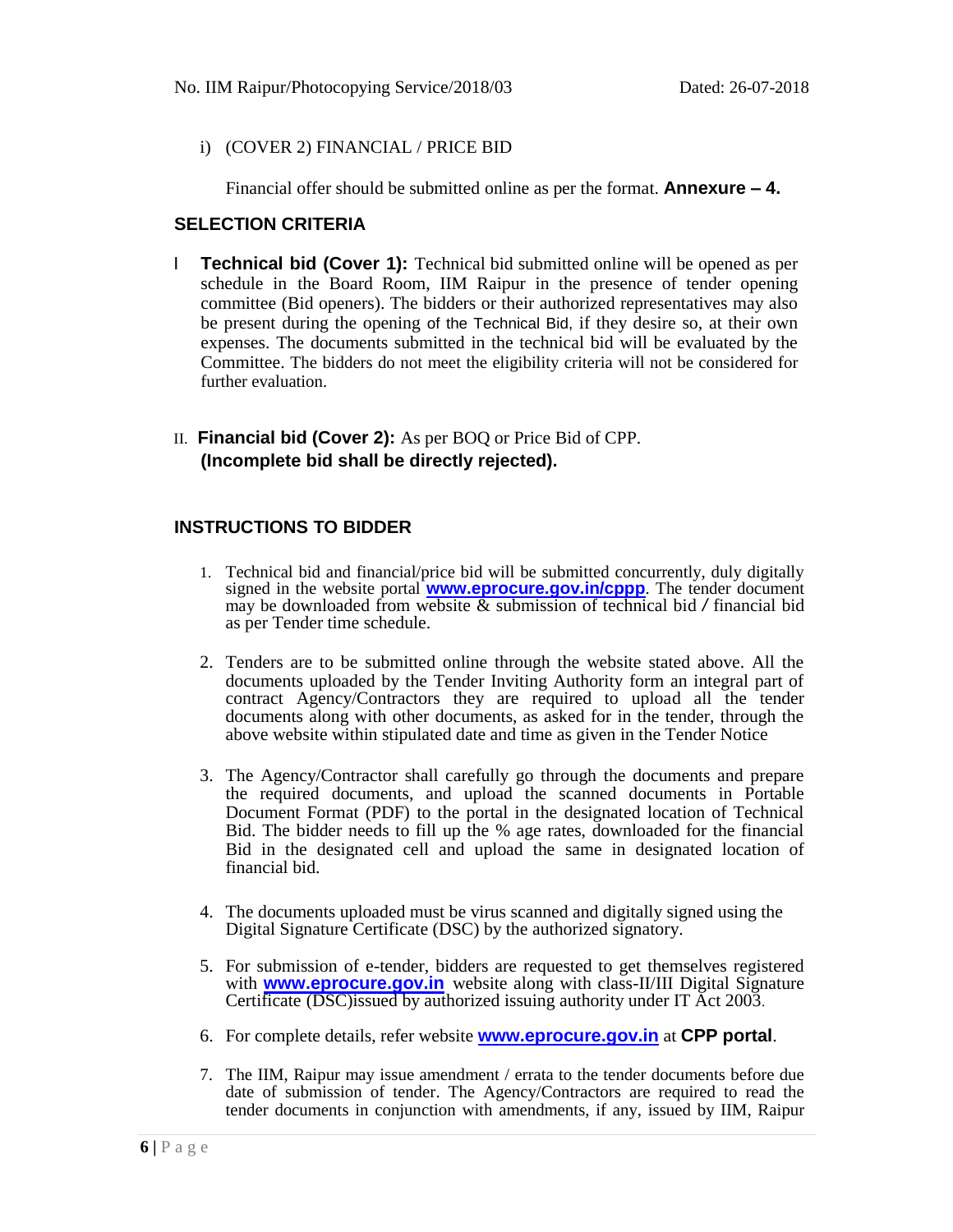The Agency/Contractor is not supposed to incorporate any amendment / errata in the body of tender documents either in ink or pencil. In case the Agency/Contractor on the body of tender incorporates amendments/errata issued, they shall not be considered, and the amendment / errata issued by the IIM, Raipur shall only hold good. The amendments/errata issued to these Documents if any would be uploaded on website

**http://www.iimraipur.ac.in and http://eprocure.gov.in/eprocure/app.** The contractors shall visit these sites from time to time to see these amendments/errata.

- 8. The bidders are required to upload the completed documents only after satisfying each and every condition laid down in the tender documents.
- 9. IIM Raipur reserves the right to postpone/modify and / or extend the date of receipt of opening of tenders or to withdraw the tender notice, without assigning any reason thereof. In such cases, the bidders shall not be entitled to any form of compensation from IIM, Raipur.

**VALIDITY OF BID:** Bid submitted by Bidder shall remain valid for acceptance for a period of **180 days** from the date of opening of the BID. Bidders shall not be entitled during the said ninety days' period to revoke or cancel the BID or to vary the same or any term thereof without the consent in writing to the IIM, Raipur.

# **Scope of work and Terms and Conditions of Tender**

The terms, conditions and important instruction in respect of this tender are as follows:

# **The terms, conditions and important instruction in respect of this tender are as follows:**

- 1. Online bids on behalf of Director, Indian Institute of Management Raipur are invited for installation of two good quality Digital Photocopying Machine with minimum speed of 70-80 (Seventy to Eighthly) copies per minute, at IIM Raipur (hereinafter referred to as IIMR) premises to meet day to day requirement of photocopying. The number of machines may be increased during the tenure of contract, in case of requirement, which should be provided by the tenderer at the same cost.
- 2. The speed of digital photocopy machine should be minimum 70-80 copies per minute (c.p.m.) **The make, type, model of machine to be used by the service provider must be mentioned in the technical bid.**
- 3. The specification of paper to be used for photocopying / printing shall be of at least 75 GSM of J.K. Paper / TNPL / Bilt Matrix Xerox brands. However, IIMR shall approve one or two other equivalent brands of 75 GSM paper. Upon approval the tenderer shall have the right to use any of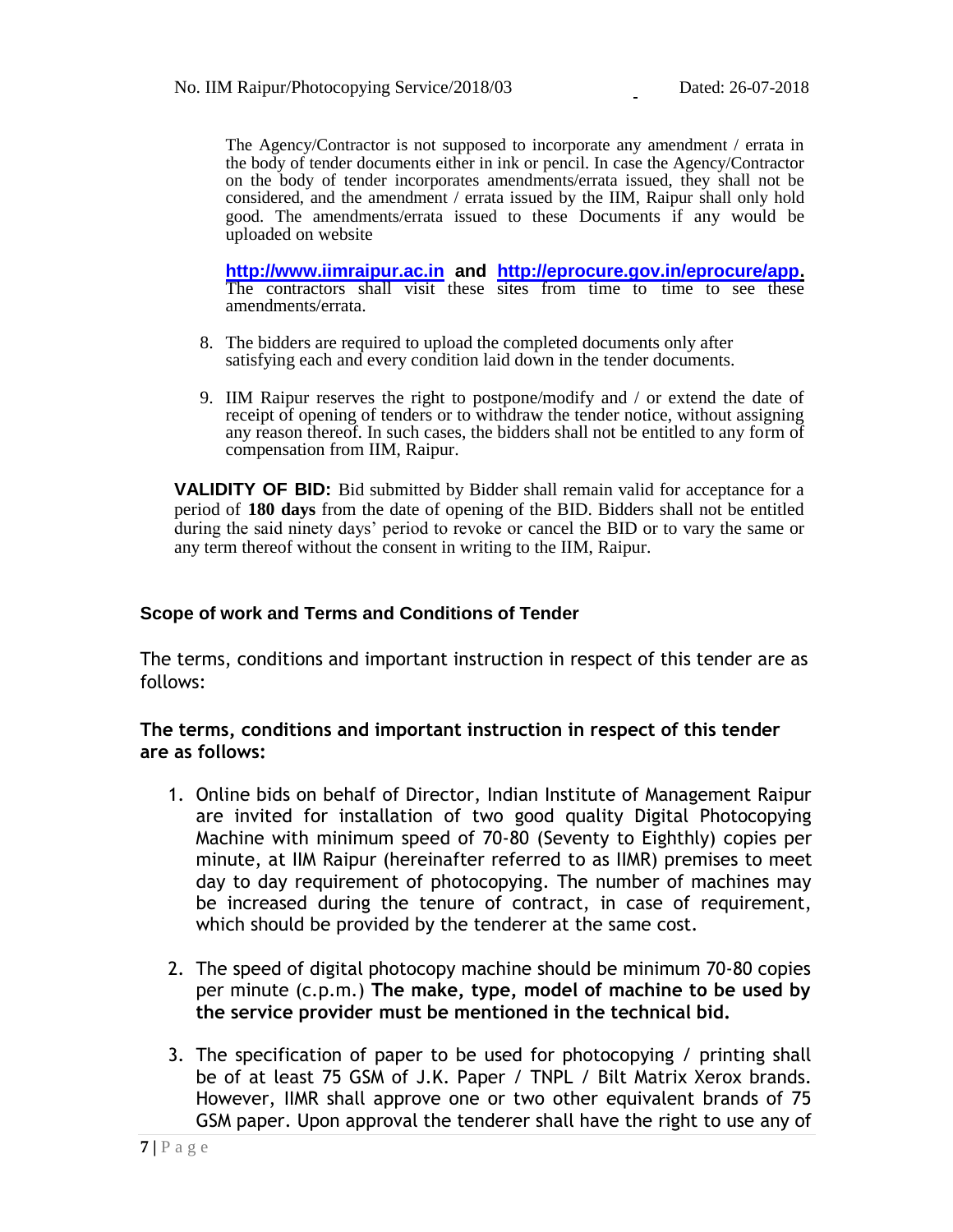the approved paper.

- 4. Photocopying Machine is required to be installed at the cost of service provider. Service Provider is required to submit rates for different services in the financial bid document. The rates will be settled per copy basis. The rates will be inclusive of operator wage (employed by Service Provider) and all the consumables required for photocopying.
- 5. The operating hours shall be from 8.30 am to 6.00 pm. The working days of the week will be seven days, Monday through Sunday. In case of any additional and emergency work when the machine(s) need to be operated beyond the normal working hours or holidays, the service provider will have to provide such services at no extra cost.
- 6. Service Provider shall provide adequate competent full-time staff who will be responsible on site for all aspects of running and managing the facility.
- 7. Service Provider will provide substitute fully trained staff whenever the regular operator is on leave due to absenteeism or sickness. Any such replacement will be fully conversant with the operation of the photocopy machine/equipment and all relevant procedure. The cost of providing such replacement will be borne by service provider.
- 8. Service provider will be responsible for arranging all equipment, service and maintenance to meet high standard of consistent quality.
- 9. Service Provider will maintain a stock control system and provide all relevant supplies including paper, stapler pins, toner and all consumables necessary to run the photocopy machine/ equipment.
- 10.All equipment and staff utilized in this service will be totally dedicated for exclusive use of IIMR and no outside work will be undertaken.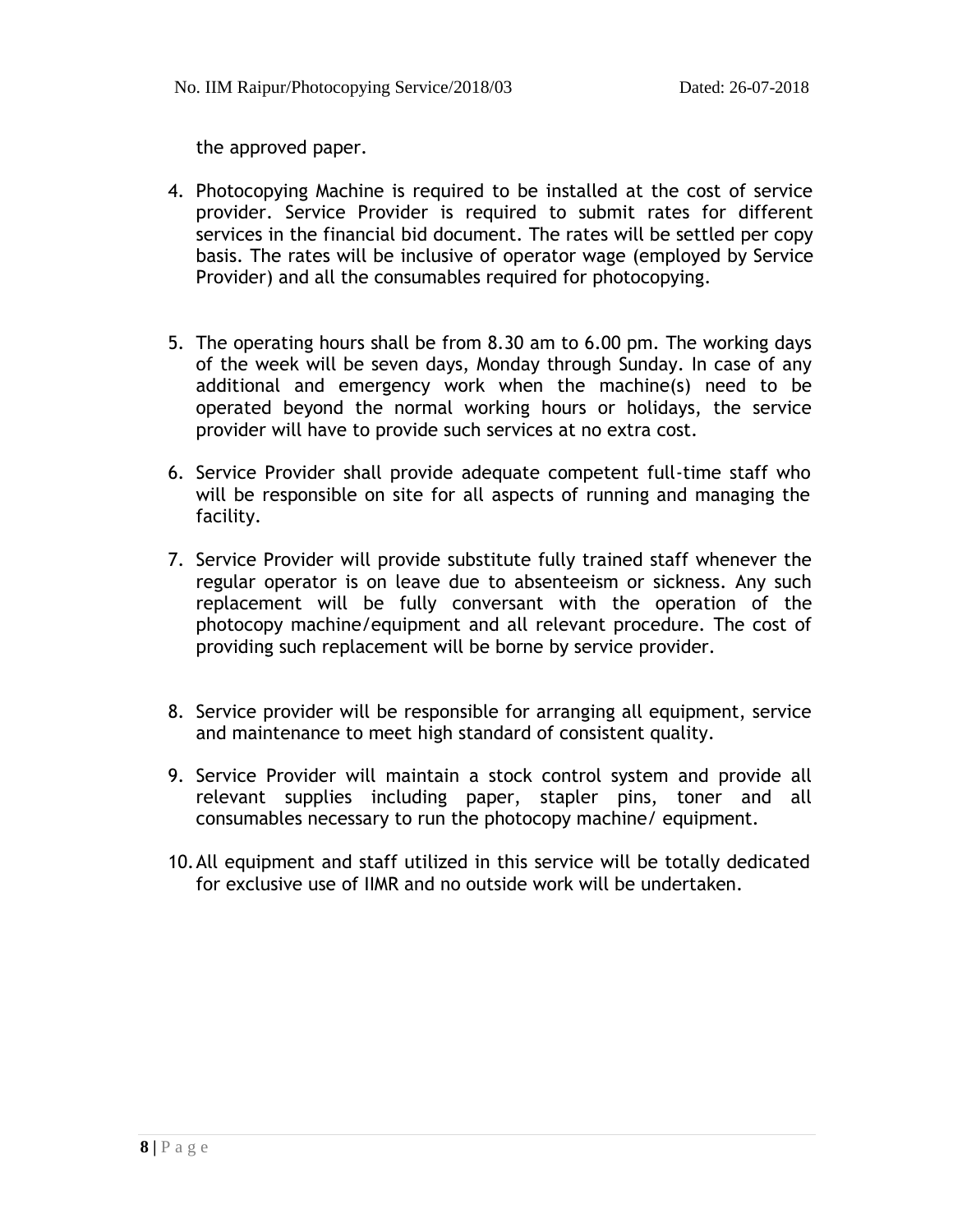- 11.In case of machine break down, service provider will provide immediate backup machine so that the down time is minimized to less than 4 hours and work of IIMR is not held up.
- 12.Security of all documents will be protected and under no circumstances papers given for photocopy or copies thereof shall be taken out of the premises or given to persons not authorized by IIMR.
- 13.It shall be the sole responsibility and liability of the service provider to carry out the obligations arising out of various labour legislations such as Contract Labour (Regulation and Abolition) Act 1970, Minimum Wages Act 1948, Payment of Wages Act 1936, Payment of Bonus Act, Industrial Disputes Act 1947, Employee Provident Fund and Misc. Provisions Act 1952, Employees' State Insurance Act 1948, Women's Compensation Act 1923, Child Labour (Prohibition and Regulation) Act 1986 and such other relevant enactment are in force from time to time in respect of staff engaged by the service provider to provide the service.
- 14. Service Provider shall raise bill on monthly basis and submit the same succeeding month for payment. IIMR will normally settle the bill within 15 days from the receipt of the bill. However for delayed payment, the service provider will not charge any penalty or interest to IIMR.
- 15.IIMR will provide suitable space along with supply of 16 Amps / 240 volts electricity supply.
- 16.The space to install the machine and to keep material such as paper and ink etc. will be provided by IIMR.
- 17.If the user department would like to have photocopy only in one page material of two pages of the text to be photocopied, it would have to be done accordingly.
- 18.Service Provider will be responsible for submitting periodic reports giving detailed, break up of complete job.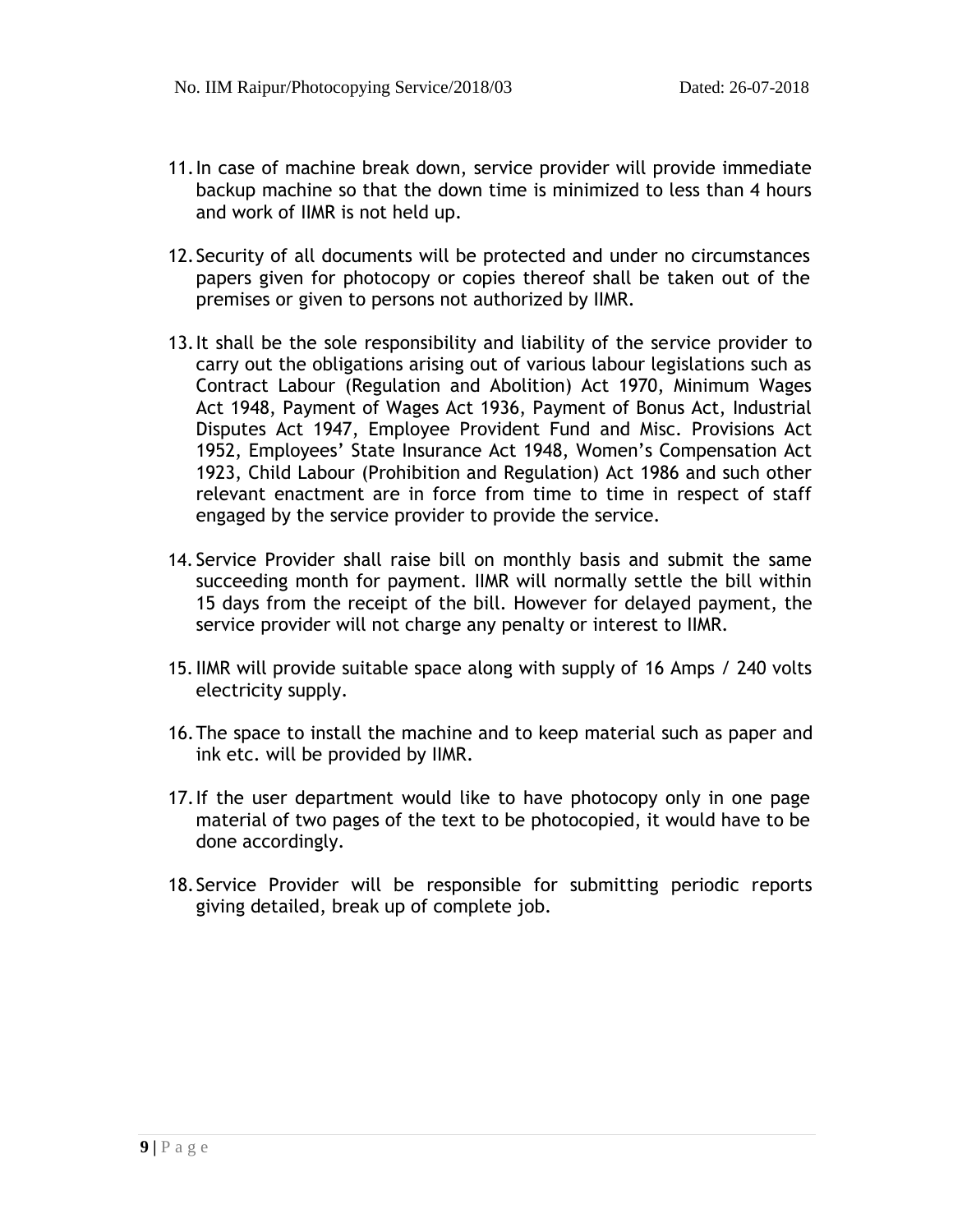- 19.IIMR may terminate the agreement with one-month notice in case the services are not found satisfactory or otherwise. In such a case, IIMR will pay on actual work basis for the duration for which the services were used during the year in question. Similarly the service provider may also terminate the agreement by giving two-month notice. However, on specific request of IIMR, the service provider will continue to provide the service for one month but not exceeding three months in total.
- 20.Tenders received without E.M.D. and the tender submission cost would be straightway rejected or shall not be entertained.
- 21.TDS and any other Government levies applicable on bills as per Government instructions/ notifications issued from time to time shall be applicable and deducted from Service Provider's bills.
- 22.The insurance of the equipment and staff utilized in this service will be borne by the service provider.
- 23.In case of any dispute the jurisdiction of the matter will be within the limits of Raipur City (CG).
- 24.IIMR will not be responsible for any damage to the machine arising out of unusual occurrences for example voltage fluctuations, seepage of water etc.
- 25.Periodic service of photocopying machine is to be undertaken by the service provider to ensure uninterrupted quality.
- 26.The Service Provider will also arrange for the photocopy for the documents which are in odd size and not covered under this agreement, however, the rates for that will be certified by Head of concerning department and bills will be paid accordingly.
- 27.In the event of any question, dispute or difference arising under this NIT or in connection there with except as to matter the decision of which is specifically provided under this NIT, the same shall be referred to an arbitrator be appointed by the Director, Indian Institute of Management Raipur and the decision of the arbitration will be binding on both parties of this NIT.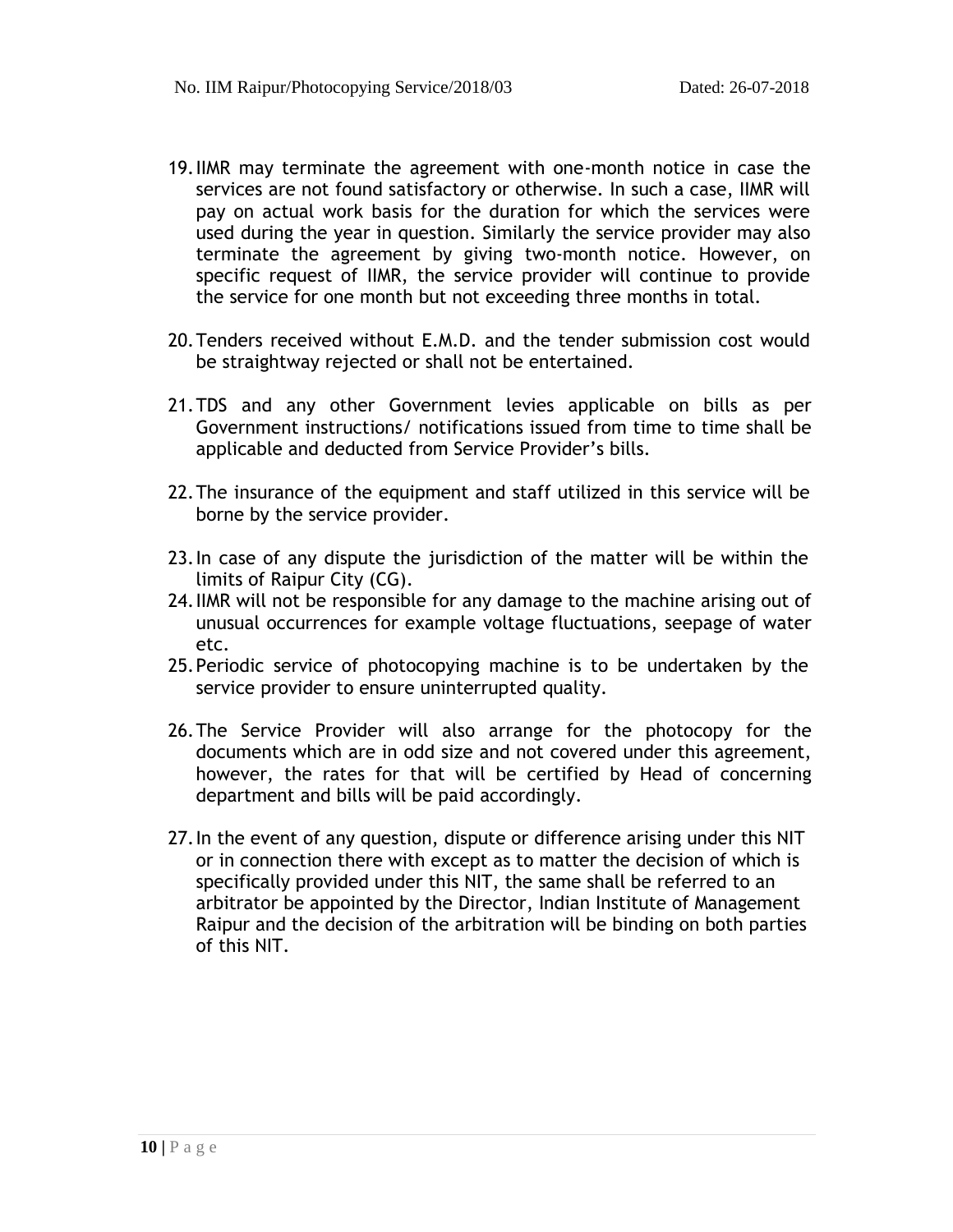- 28.Back-up Support- Kindly mention clearly in the tender document how the service support and back up support will be provided.
- 29.The Tender should be complete in all respects and should be duly signed. Late and delayed tenders due to any reason including postal delays shall not be considered at all. Offers sent through fax/ e-mail will not be accepted.
- 30.The period of contract would be for **two years** from the date of award of the contract and it may be further extended for another **one year** on the satisfactory performance of service provider. The performance of the service provider will be evaluated on yearly basis.
- 31. Contract Agreement: The successful Bidder shall be required to execute a contract Agreement with IIMR on the non-judicial stamp paper of Rs. 100/-(Rupees One hundred only). The cost of stamp paper shall be borne by successful bidder. IIMR reserves the right to amend the terms & conditions of contract by mutual discussions and shall be in writing during the tenure of the contract. The amended terms and condition will form part of the agreement.
- 32.Work at Risk and Cost: The institute reserves the right to arrange to complete the whole or part of the work executed by some other agency at the risk and cost of the contractor if it is found that the quality and/or the progress in respect of whole or part of the work is not satisfactory.
- 33.Insurance: The successful bidder (contractor) shall take third party insurance to cover any accident or accidents of nature, for an amount as required for such type of work against damage /loss/ injury to property or person or loss of life during the entire period of the contract. A copy of insurance policy will be handed over by the contractor to the concerned authority of the Institute before commencing work as specified in the work order / letter of intent. In case the contractor fails to take the insurance policy, the Institute would arrange for the same at the cost of the contractor, alternatively, the institute may stop payments of bills to the contractor till insurance is arranged by the contractor or terminates the contract at the risk and cost of the contractor.
- 34.Indemnity : The contractor shall indemnify and keep indemnified the institute against all losses and claims for injuries and or damages to any person or property. The contractor shall abide by and observe all statutory laws and regulations in matters of Labour Law, Factory Act,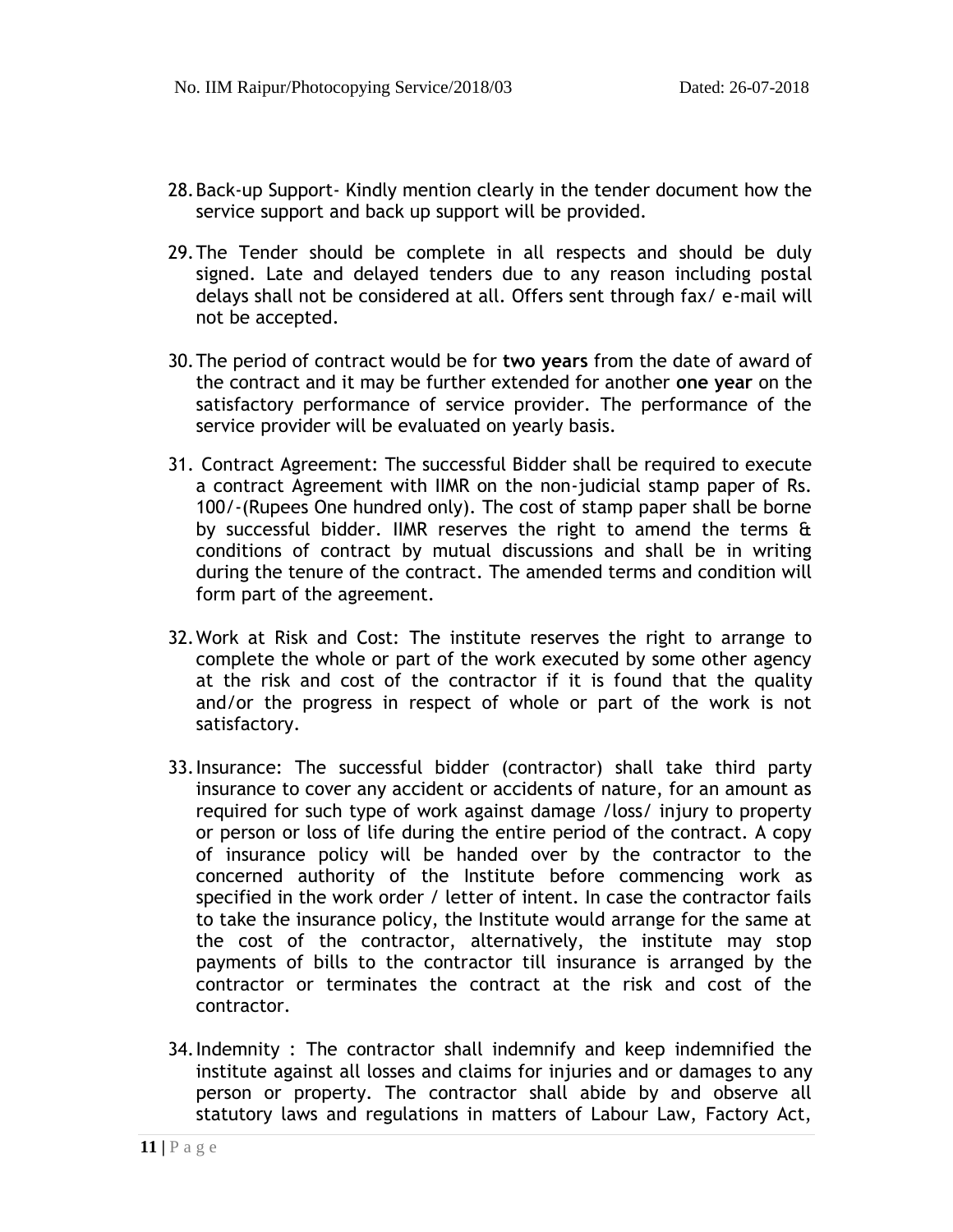Explosive Act, Workmen compensation Act, Sales Tax, Royalty, Excise duty, Octroi, Works contract etc. and shall keep the institute indemnified against all penalties and liabilities of kind of breech of any such statute ordinance or law / regulations or Bylaws. The contractor shall not employ child labour. Payment to workers must be according to Minimum Wages Act.

- 35.Compliance with the Institute rules and Regulations: The contractor shall comply with all norms stipulated by the Institute to maintain discipline, safety, security and hygiene at and around the work site.
- 36.Arbitration : In the event of any question, dispute or difference arising under this NIT or in connection there with except as to matter the decision of which is specifically provided under this NIT, the same shall be referred to an arbitrator appointed by the Director, Indian Institute of Management Raipur and the decision of the Arbitration will be binding on both parties of this NIT.
- 37.Jurisdiction :It is agreed and declared by and between the parties hereto that so far it concerns the jurisdiction of any court in enforcing any of the rights or remedies of the parties hereto against each other or one another, a court in the city of Indore alone shall have jurisdiction to the exclusion of all other courts in any place in the Union of India so that none of the parties hereto shall be entitled to any proceedings whatsoever in respect of any matters touching or relating to or in connection with or arising under agreement and the terms and conditions thereof in any court except the court or courts having jurisdiction in the city of Raipur Only.
- 38.Authorization: The Contractor shall submit to the institute the names, designation and specimen signatures of the persons authorized by him to draw materials, sign joint measurements, bills, receive payments, receive instructions / notices etc. on behalf of the contractor.
- 39.Access to site: The contractor shall allow unhindered access to the institute and/ or any other party or person, engaged by the Institute to work at the same site and /or to check / regulate /watch /guard/ measure/ inspect, solely or jointly with the contractor.
- 40.Safety and Security: Contractor shall abide by the safety code provisions as per safety code framed from time to time by the government.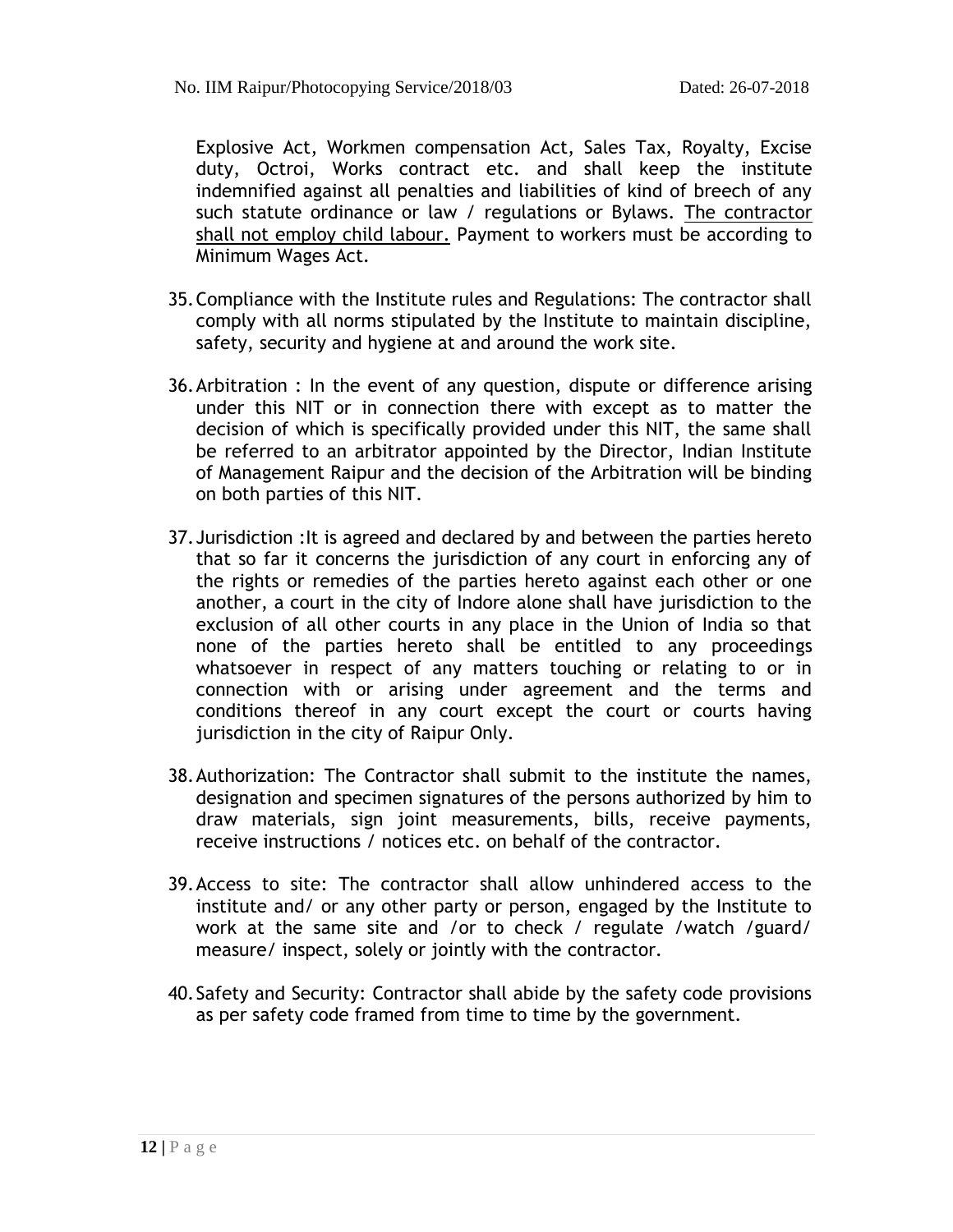# 41.**Penalty**

The tenderer should ensure regular and uninterrupted quality services at all times. In case of failure in services or negligence (as defined below), appropriate punitive action shall be taken by the Institute, which also includes monetary penalty upto 5 % or not exceeding 5% of total monthly bill payable by IIMR to the service provider.

# **Failure of service and negligence shall be measured in terms of the following:**

**1.**The service provider delivers poor quality of copies / prints to the user even after receiving written notice by IIMR regarding poor copy / print quality.

**2**.If the copy/printing activity stops due to service provider's failure in supplying paper, toner, and other consumables required to run the machines.

**3**.Service provider provides copy/printing services to any individual / organization not authorized by IIMR.

**4.**The service provider fails to supply paper as per specification.

**5**.Operators are not available during the stipulated timings.

**6**.All the machine fails and not even a single machine is rectified within 4 hours of breakdown.

**7.**Breach of any clause of tender / agreement even after receiving prior written notice by IIMR.

**8**.Any other matter which an act of negligence or breach of ethics by the service provider.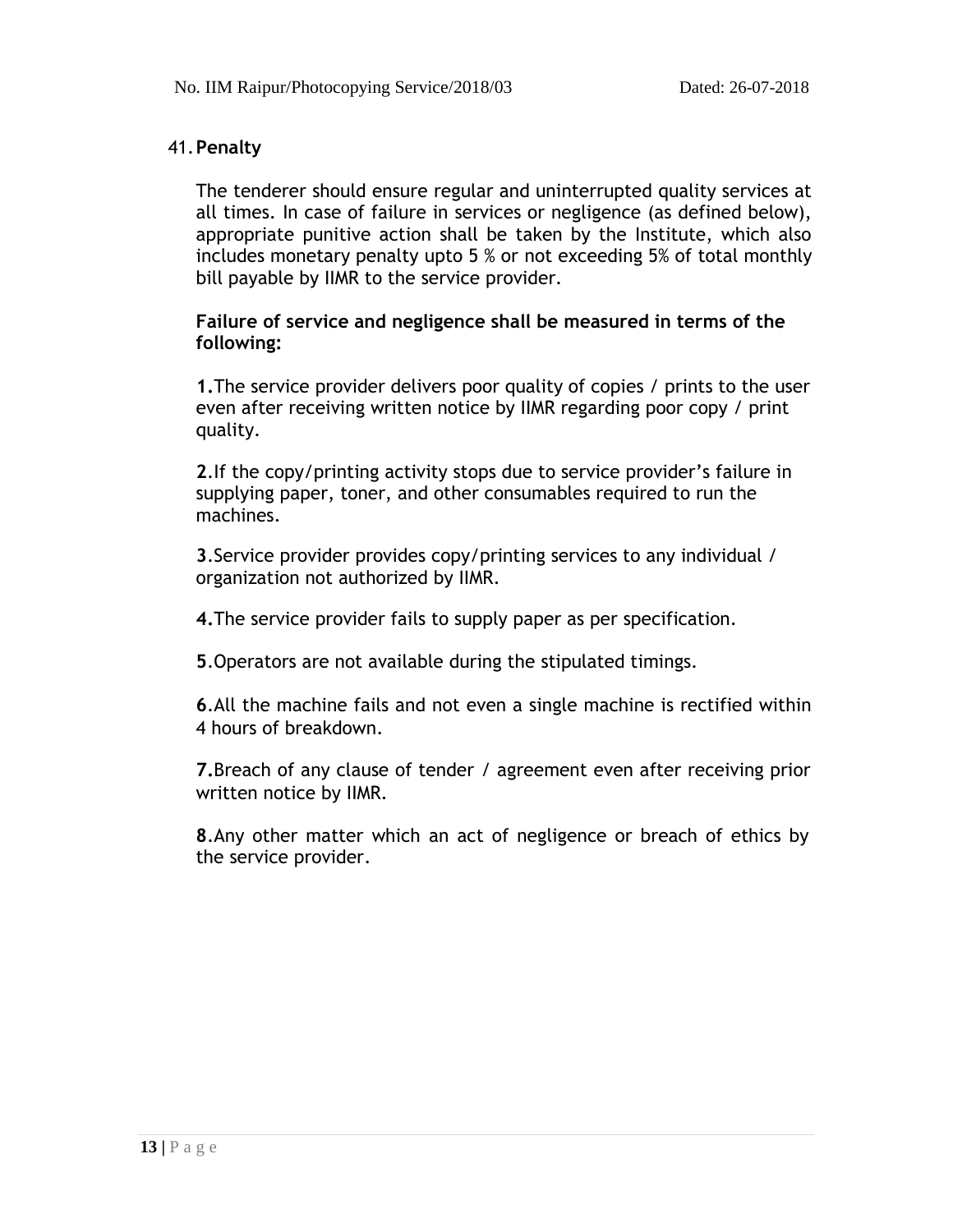# **Annexure-1**

# **BIDDER'S GENERAL INFORMATION**

Bidder should indicate following information along with the self-attested photocopies of supporting documents:

| 1. Name of Firm/Agency/Contractor    |                      |  |
|--------------------------------------|----------------------|--|
| 2. GST Registration Number           |                      |  |
| 3. Registered address                |                      |  |
| 4. PAN Number                        |                      |  |
| 5. Shop Registration Number & Yr     | $\ddot{\phantom{a}}$ |  |
| 6. Tele fax No.                      |                      |  |
| 7. Mobile No.                        |                      |  |
| 8. Official Email Address            |                      |  |
| 9. Name & Address of Branch, if any: |                      |  |
| 10. Type of Organization             |                      |  |

(whether private limited/LLP/ partnership/sole proprietorship) as per attached proof)

11. Name of Proprietor/ Partners/Designated Partners/Directors of the Organization/Firm:

12. Local/Registered Shop at Raipur or Chhattisgarh (Please Tick): Yes / No

# (SIGNATURE OF BIDDER WITH SEAL)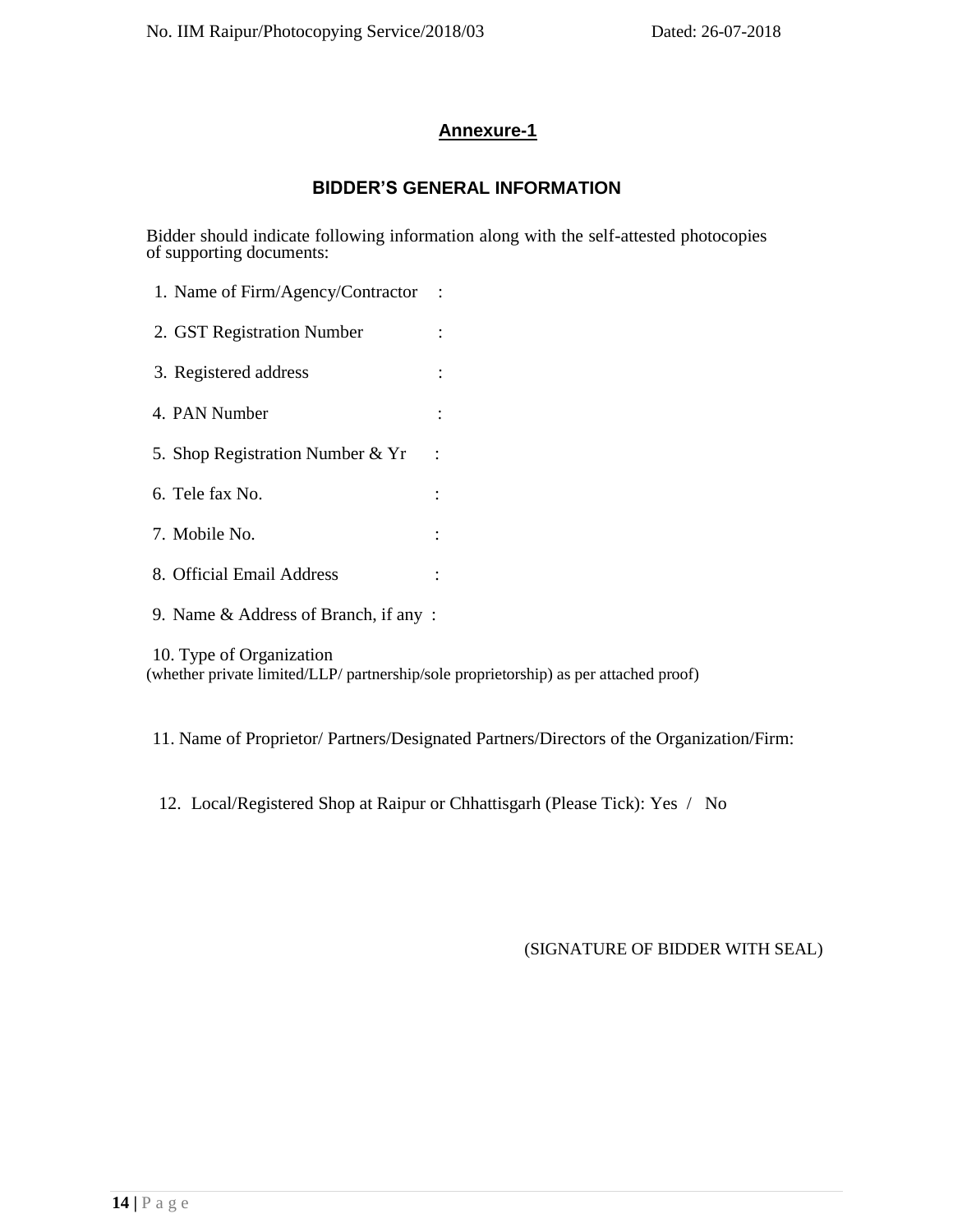# **Annexure-2**

# **BIDDER'S ELIGIBILITY CRITERIA**

| Sr.<br><b>No</b>      | <b>Description</b>                                                                                                       | <b>Confirmation</b><br>(Yes/No) | <b>Proof Attached at</b><br>Scan Page No. |
|-----------------------|--------------------------------------------------------------------------------------------------------------------------|---------------------------------|-------------------------------------------|
| $\mathbf{1}$          | Do you have any work experience of providing<br>similar services in Govt. / State Govt. / Govt.<br>Autonomous Institute? |                                 |                                           |
| $\overline{2}$        | Does your agency have been in existence for the<br>last 03 years?                                                        |                                 |                                           |
| 3                     | Do you have any registered shop at C.G State?                                                                            |                                 |                                           |
| 4                     | Does your agency comply with the statutory<br>requirements such as GST Number and PAN<br>Number?                         |                                 |                                           |
| 5                     | Do you have annual turnover of INR 25 Lakh in<br>preceding three Financial Year?                                         |                                 |                                           |
| 6                     | Does your agency have been blacklisted by any<br>Organizations?                                                          |                                 |                                           |
| $\overline{7}$        | Whether the Tender Fees in the form of DD are<br>enclosed ?                                                              |                                 |                                           |
| $\mathsf{\mathsf{R}}$ | Whether the Earnest Money in the form of DD<br>are enclosed?                                                             |                                 |                                           |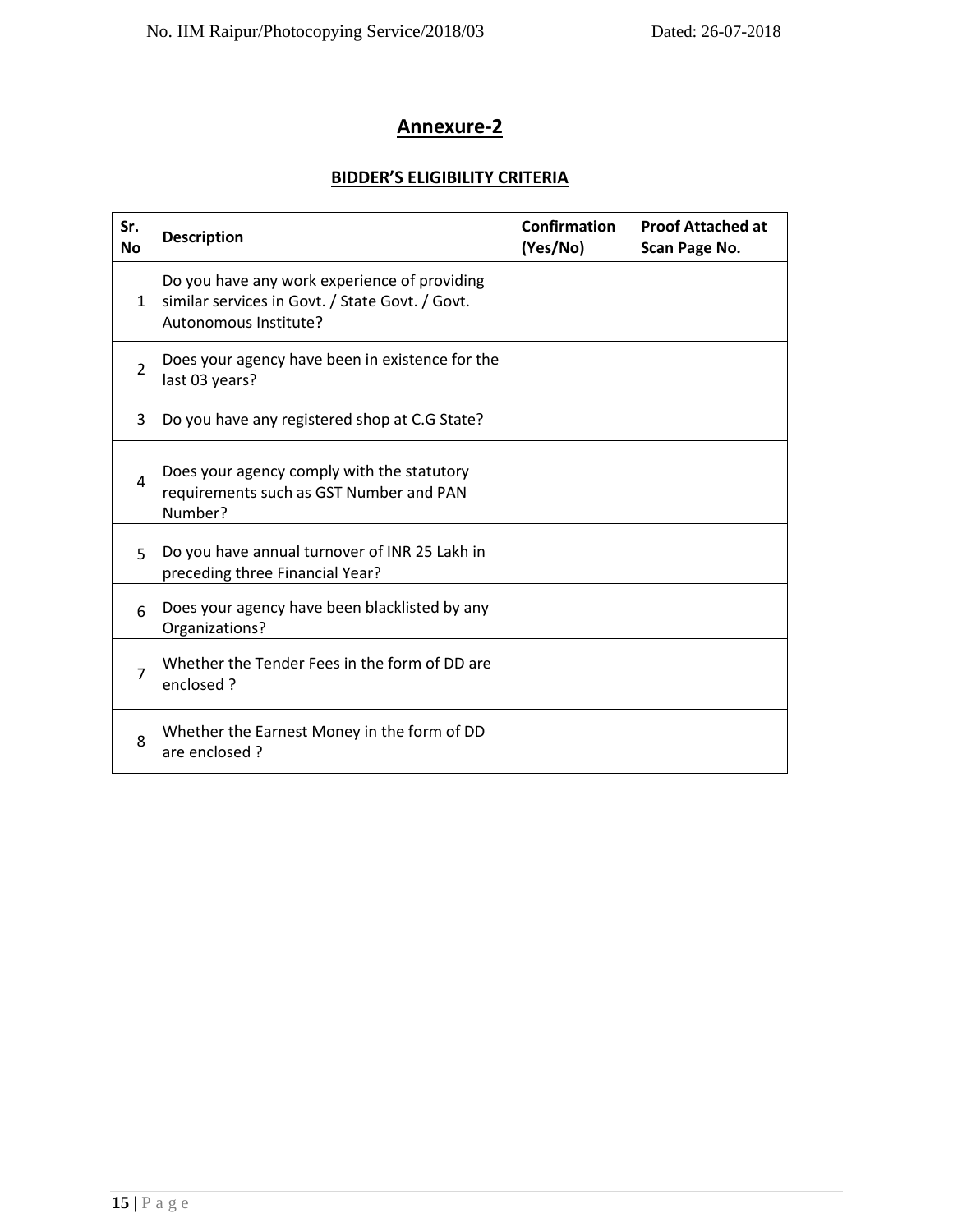# **Annexure-3**

# **NO DEVIATION CONFIRMATION**

To

The Director, IIM, Raipur.

Dear Sir,

I/We understand that any deviation/exception in any form may result in rejection of BID. I/We, therefore, certify that we have not taken any exceptions/deviations anywhere in the BID and I/ we agree that if any deviation/exception is mentioned or noticed, our BID may be rejected.

**(SEAL AND SIGNATURE OF BIDDER)**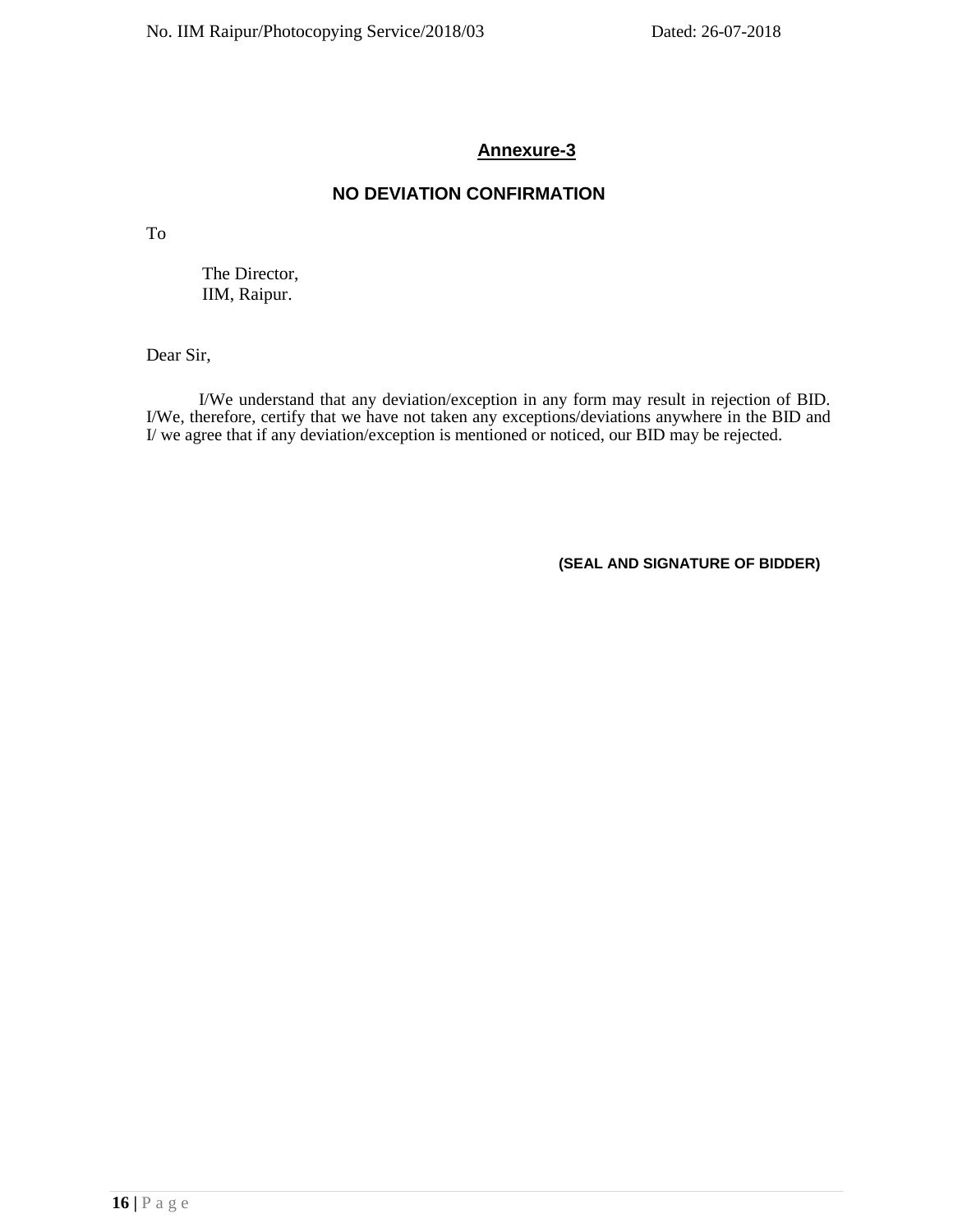# **LETTER OF AUTHORITY**

#### PROFORMA LETTER OF AUTHORITY FOR ATTENDING TECHNICAL & FINANCIAL BID OPENING AND OTHER COMMUNICATION / CORRESPONDENCE RELATING TO

BID. No. ------------------------- Date:

To

Director, IIM Raipur, C. G.

Dear Sir,

I/We hereby authorize following representative(s) to attend Technical/Financial BID opening and for any other correspondence and communication against Bidding Document:

| Name $&$ Designation | Signature |  |  |
|----------------------|-----------|--|--|
| Name & Designation   | Signature |  |  |

We confirm that we shall be bound by all commitments made by aforementioned authorized representative.

Yours faithfully,

Signature

Name & Designation

For and on behalf of

Note: This letter of authority should be on the letterhead of the bidder and should be signed by a competent authority.